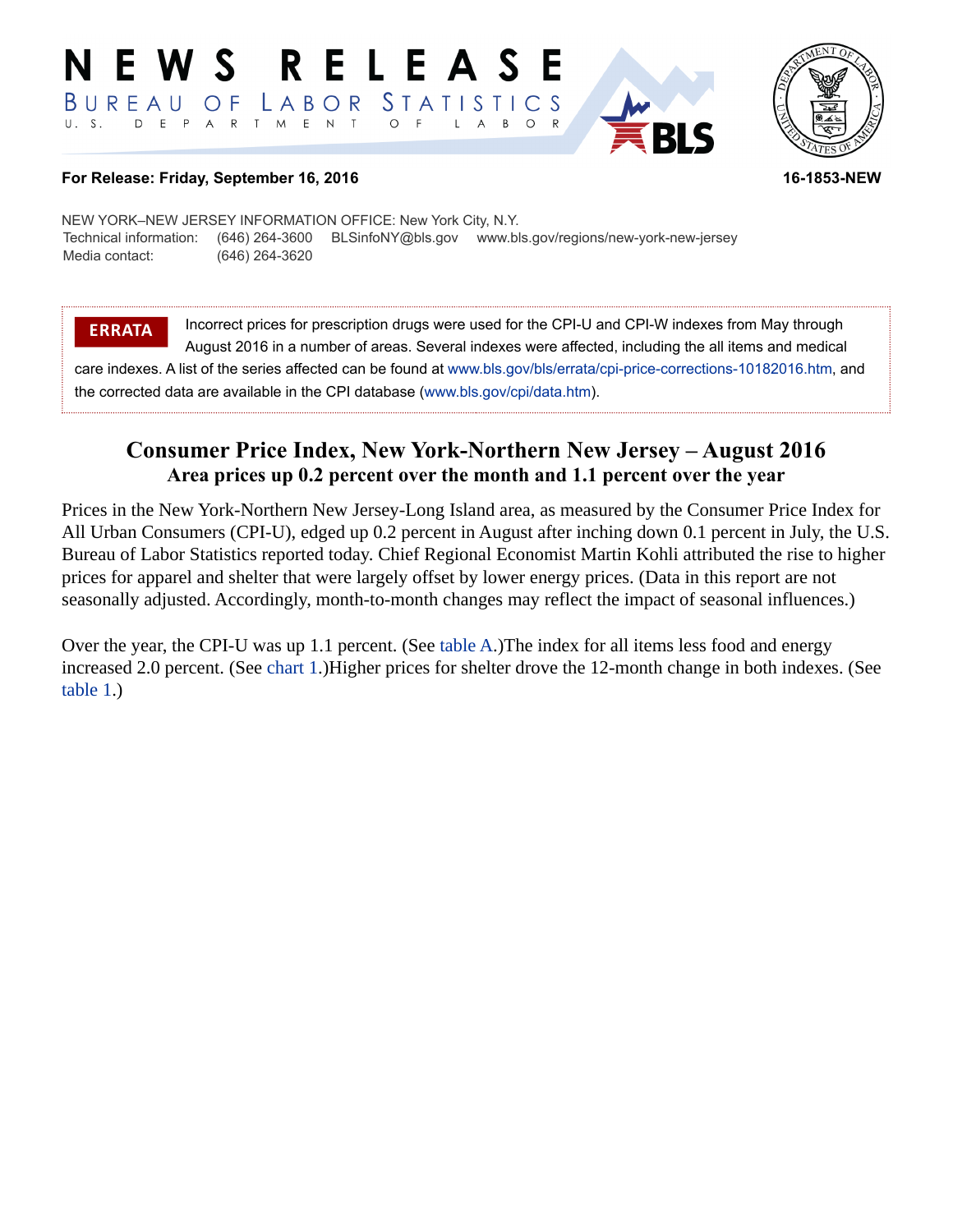<span id="page-1-0"></span>



Source: U.S. Bureau of Labor Statistics.

#### **Food**

The food index remained unchanged in August, following a 0.1-percent decrease in July. Prices for food at home declined 0.1 percent. Breakfast cereal was one of the items with price decreases. Prices for food away from home inched up 0.1 percent.

Over the year, the food index rose 0.2 percent, as a 3.5-percent increase for away-from-home food prices was moderated by a 2.2-percent decline in at-home food prices.

#### **Energy**

The energy index fell 2.6 percent over the month, reflecting a 4.5-percent decrease in gasoline prices. Also down were prices for natural gas (-2.0 percent), electricity (-0.8 percent), and fuel oil.

From August 2015 to August 2016, energy prices fell 8.5 percent. Gasoline prices dropped 16.8 percent and household energy prices declined 2.6 percent. Within the household energy category, electricity prices fell 1.6 percent, but natural gas prices edged up 0.2 percent.

#### **All items less food and energy**

The index for all items less food and energy rose 0.4 percent in August. A seasonal increase in apparel prices (6.8 percent) was the highest since September 2009. Higher prices for shelter, up 0.3 percent, also contributed to the rise. Within the shelter category, prices rose 0.2 percent for residential rent and 0.3 percent for owners' equivalent rent. Other categories with higher prices included recreation (0.5 percent) and medical care (0.1 percent).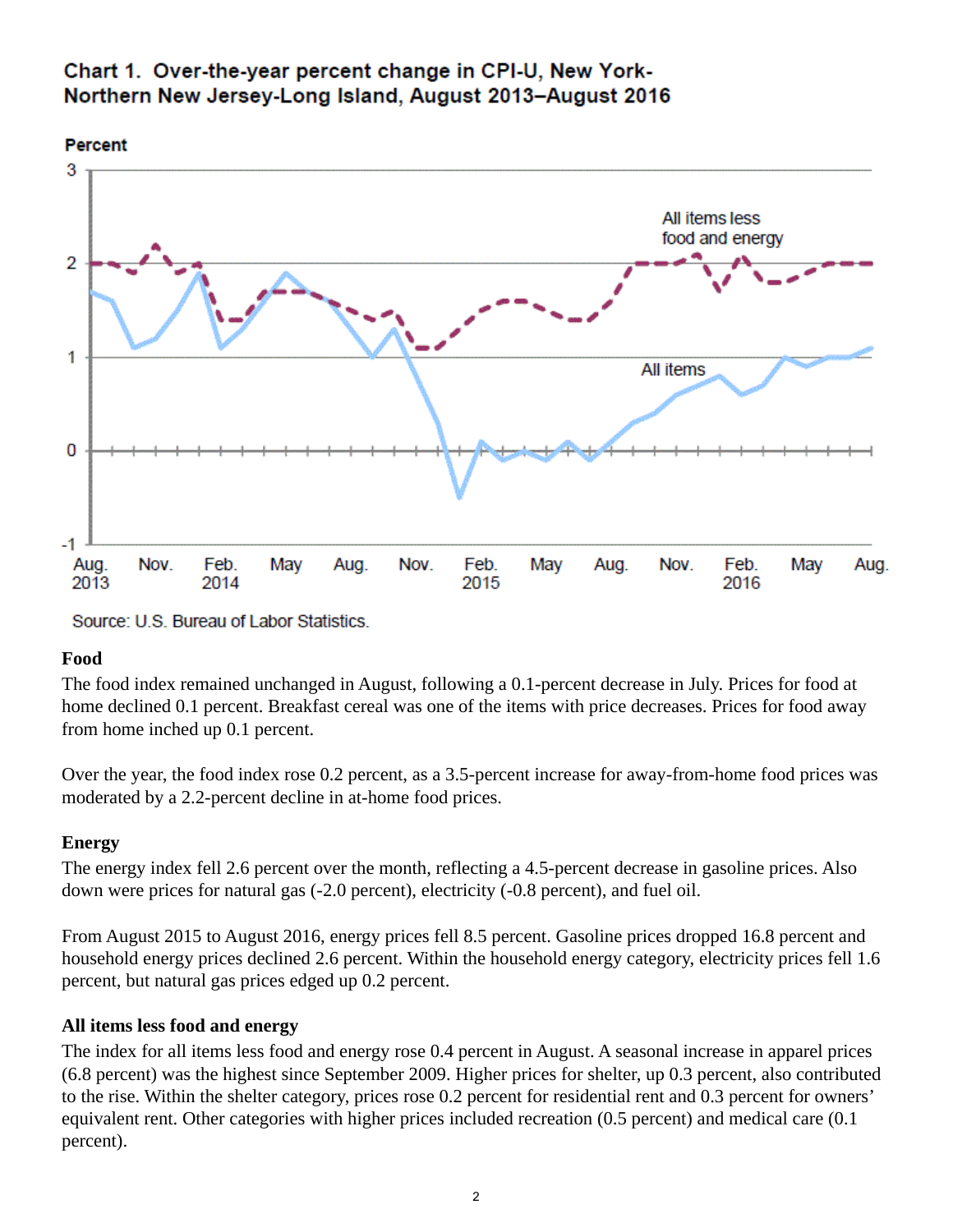For the year ended in August 2016, the index for all items less food and energy increased 2.0 percent. Shelter prices rose 3.1 percent, reflecting a 3.4-percent increase in residential rent and a 2.8-percent rise in owners' equivalent rent. Medical care prices advanced 5.8 percent.

|               | 2011        |                 | 2012           |                 | 2013         |                  | 2014           |                 | 2015   |                 | 2016         |                 |
|---------------|-------------|-----------------|----------------|-----------------|--------------|------------------|----------------|-----------------|--------|-----------------|--------------|-----------------|
| Month         | 1-<br>month | $12 -$<br>month | $1 -$<br>month | $12 -$<br>month | 1 -<br>month | $12 -$<br>month  | $1 -$<br>month | $12 -$<br>month | month  | $12 -$<br>month | 1 –<br>month | $12 -$<br>month |
|               | 0.3         | 1.5             | 0.4            | 2.8             | 0.5          | 2.2              | 0.9            | 1.9             | 0.1    | $-0.5$          | 0.2          | 0.8             |
|               | 0.5         | 2.1             | 0.4            | 2.6             | 0.6          | 2.4              | $-0.2$         | 1.1             | 0.3    | 0.1             | 0.2          | 0.6             |
|               | 0.7         | 2.3             | 0.6            | 2.6             | 0.1          | 1.9              | 0.4            | 1.3             | 0.2    | $-0.1$          | 0.2          | 0.7             |
|               | 0.4         | 2.5             | 0.2            | 2.4             | $-0.2$       | 1.4              | 0.0            | 1.6             | 0.1    | 0.0             | 0.4          | 1.0             |
| ${\sf May}\\$ | 0.6         | 2.9             | 0.1            | 1.8             | 0.1          | 1.4 <sub>1</sub> | 0.5            | 1.9             | 0.4    | $-0.1$          | 0.3          | 0.9             |
|               | 0.2         | 3.2             | $-0.1$         | 1.6             | 0.3          | 1.8              | 0.0            | 1.7             | 0.2    | 0.1             | 0.3          | 1.0             |
|               | 0.3         | 3.3             | $-0.2$         | 1.1             | 0.2          | 2.1              | 0.1            | 1.6             | $-0.1$ | $-0.1$          | $-0.1$       | 1.0             |
|               | 0.4         | 3.5             | 0.6            | 1.4             | 0.1          | 1.7,             | $-0.2$         | 1.3             | 0.1    | 0.1             | 0.2          | 1.1             |
|               | 0.2         | 3.8             | 0.4            | 1.6             | 0.3          | 1.6              | 0.0            | 1.0             | 0.2    | 0.3             |              |                 |
|               | $-0.2$      | 3.3             | $-0.1$         | 1.7             | $-0.6$       | 1.1              | $-0.2$         | 1.3             | $-0.1$ | 0.4             |              |                 |
|               | $-0.3$      | 3.0             | 0.0            | 2.0             | 0.1          | 1.2              | $-0.4$         | 0.8             | $-0.2$ | 0.6             |              |                 |
|               | $-0.4$      | 2.7             | $-0.3$         | 2.1             | 0.0          | 1.5              | $-0.5$         | 0.3             | -0.4   | 0.7             |              |                 |

<span id="page-2-0"></span>**Table A. New York-Northern New Jersey-Long Island CPI-U 1-month and 12-month percent changes (not seasonally adjusted)** 

### **CPI-W**

In August, the Consumer Price Index for Urban Wage Earners and Clerical Workers (CPI-W) was 258.520, up 0.1 percent over the month. The CPI-W rose 1.0 percent over the year.

## **The September 2016 Consumer Price Index for New York-Northern New Jersey-Long Island is scheduled to be released Tuesday, October 18, 2016, at 8:30 a.m. (ET).**

## **Technical Note**

The Consumer Price Index (CPI) is a measure of the average change in prices over time in a fixed market basket of goods and services. The Bureau of Labor Statistics publishes CPIs for two population groups: (1) a CPI for All Urban Consumers (CPI-U) which covers approximately 89 percent of the total population and (2) a CPI for Urban Wage Earners and Clerical Workers (CPI-W) which covers approximately 28 percent of the total population. The CPI-U includes, in addition to wage earners and clerical workers, groups such as professional, managerial, and technical workers, the self-employed, short-term workers, the unemployed, and retirees and others not in the labor force.

The CPI is based on prices of food, clothing, shelter, and fuels, transportation fares, charges for doctors' and dentists' services, drugs, and the other goods and services that people buy for day-to-day living. Each month, prices are collected in 87 urban areas across the country from about 6,000 housing units and approximately 24,000 retail establishments--department stores, supermarkets, hospitals, filling stations, and other types of stores and service establishments. All taxes directly associated with the purchase and use of items are included in the index.

The index measures price changes from a designated reference date (1982-84) that equals 100.0. An increase of 16.5 percent, for example, is shown as 116.5. This change can also be expressed in dollars as follows: the price of a base period "market basket" of goods and services in the CPI has risen from \$10 in 1982-84 to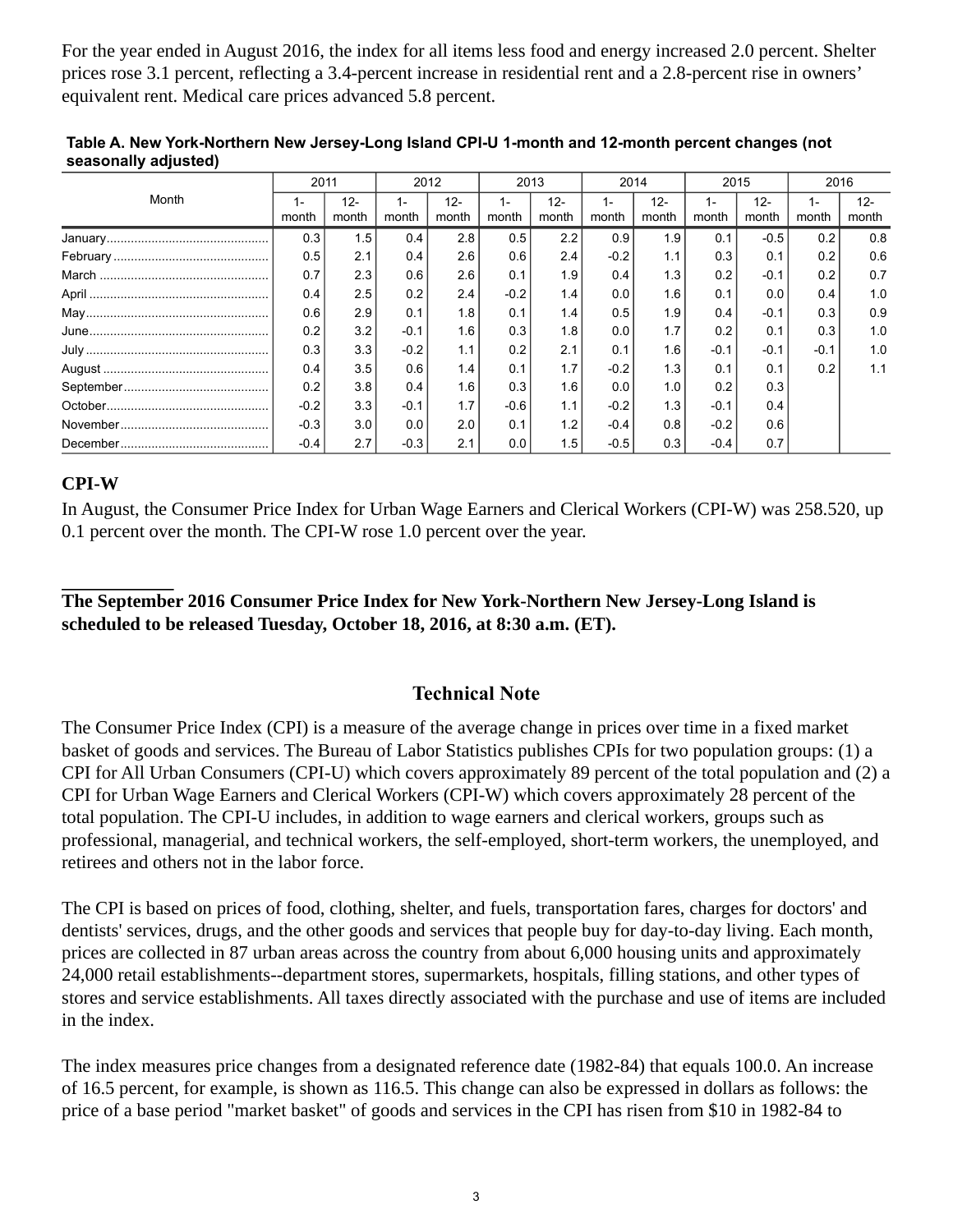\$11.65. For further details see the CPI home page on the Internet at [www.bls.gov/cpi](https://www.bls.gov/cpi) and the BLS Handbook of Methods, Chapter 17, The Consumer Price Index, available on the Internet at [www.bls.gov/opub/hom/pdf/](https://www.bls.gov/opub/hom/pdf/homch17.pdf) [homch17.pdf](https://www.bls.gov/opub/hom/pdf/homch17.pdf).

In calculating the index, price changes for the various items in each location are averaged together with weights that represent their importance in the spending of the appropriate population group. Local data are then combined to obtain a U.S. city average. Because the sample size of a local area is smaller, the local area index is subject to substantially more sampling and other measurement error than the national index. In addition, local indexes are not adjusted for seasonal influences. As a result, local area indexes show greater volatility than the national index, although their long-term trends are quite similar. **NOTE: Area indexes do not measure differences in the level of prices between cities; they only measure the average change in prices for each area since the base period.**

The New York-Northern New Jersey-Long Island, N.Y.-N.J.-Conn.-Pa. consolidated area covered in this release is comprised of Bronx, Dutchess, Kings, Nassau, New York, Orange, Putnam, Queens, Richmond, Rockland, Suffolk, and Westchester Counties in New York State; Bergen, Essex, Hudson, Hunterdon, Mercer, Middlesex, Monmouth, Morris, Ocean, Passaic, Somerset, Sussex, Union, and Warren Counties in New Jersey; Fairfield County and parts of Litchfield, Middlesex, and New Haven Counties in Connecticut; and Pike County in Pennsylvania.

Information in this release will be made available to sensory impaired individuals upon request. Voice phone: (202) 691-5200; Federal Relay Service: (800) 877-8339.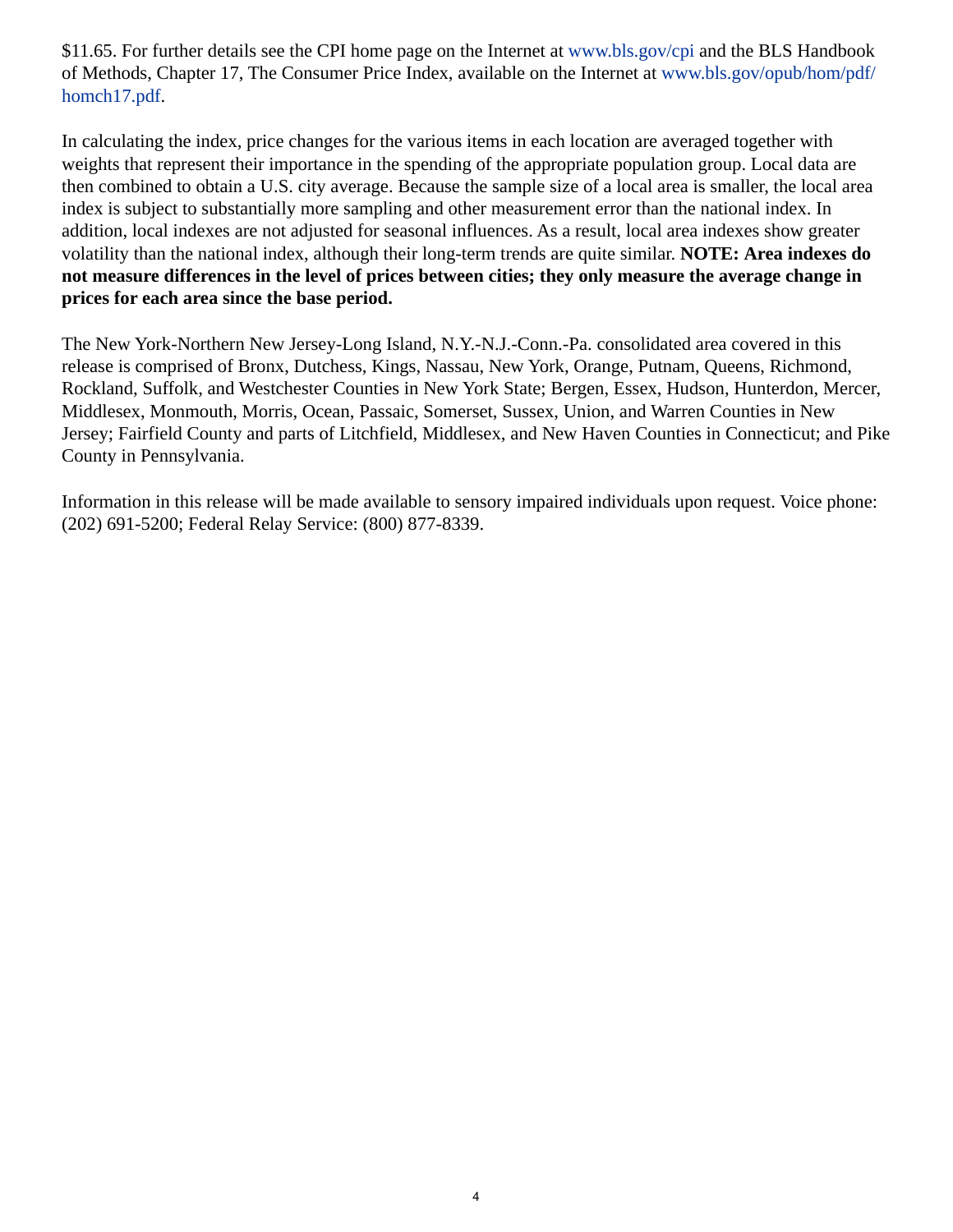#### <span id="page-4-0"></span>**Table 1. Consumer Price Index for All Urban Consumers (CPI-U): Indexes and percent changes for selected periods, New York-Northern N.J.-Long Island, NY-NJ-CT-PA (1982-84=100 unless otherwise noted)(not seasonally adjusted)**

| Item and Group<br>July<br>July<br>June<br>Aug.<br>Aug.<br>June<br>2016<br>2016<br>2016<br>2015<br>2016<br>2016<br><b>Expenditure category</b><br>0.2<br>264.022<br>263.868<br>264.306<br>1.1<br>0.1<br>763.251<br>762.804<br>764.072<br>256.971<br>256.924<br>256.834<br>0.2<br>$-0.1$<br>0.0<br>0.2<br>$-0.1$<br>0.0<br>256.950<br>256.755<br>256.690<br>250.577<br>249.377<br>249.074<br>$-2.2$<br>$-0.6$<br>$-0.1$<br>3.5<br>272.814<br>274.078<br>274.357<br>0.6<br>0.1<br>0.4<br>$-0.2$<br>252.875<br>254.813<br>254.393<br>0.6<br>0.2<br>285.090<br>285.748<br>286.282<br>2.2<br>0.4<br>0.3<br>359.395<br>360.664<br>361.869<br>3.1<br>0.7<br>0.2<br>Rent of primary residence <sup>(1)</sup><br>370.763<br>371.871<br>372.487<br>3.4<br>0.5<br>Owners' equivalent rent of residences (1) (2)<br>0.3<br>365.735<br>366.273<br>2.8<br>0.4<br>367.357<br>Owners' equivalent rent of primary<br>0.3<br>365.279<br>365.812<br>366.890<br>2.8<br>0.4<br>183.803<br>181.737<br>$-1.3$<br>184.064<br>$-1.9$<br>$-1.1$<br>$-1.5$<br>175.657<br>$-2.6$<br>$-1.3$<br>175.938<br>173.333<br>$-1.2$<br>171.899<br>172.243<br>170.208<br>$-1.1$<br>$-1.0$<br>185.830<br>$-0.8$<br>185.910<br>184.396<br>$-1.6$<br>$-0.8$<br>Utility (piped) gas service (1)<br>0.2<br>$-2.0$<br>138.137<br>138.919<br>136.090<br>$-1.5$<br>0.3<br>Household furnishings and operations<br>111.832<br>110.614<br>110.920<br>$-2.1$<br>$-0.8$<br>6.8<br>122.904<br>121.576<br>129.847<br>$-1.3$<br>5.6<br>$-1.3$<br>213.339<br>210.150<br>207.419<br>$-3.9$<br>$-2.8$<br>$-1.2$<br>195.538<br>$-4.3$<br>196.811<br>193.230<br>$-1.8$<br>$-4.4$<br>185.700<br>179.746<br>171.749<br>$-16.8$<br>$-7.5$<br>$-4.5$<br>184.987<br>179.021<br>171.030<br>$-16.8$<br>$-7.5$<br>Gasoline, unleaded regular (3)<br>$-4.7$<br>183.416<br>177.012<br>168.733<br>$-17.4$<br>$-8.0$<br>Gasoline, unleaded midgrade (3) (4)<br>195.673<br>$-3.4$<br>191.900<br>185.349<br>$-14.3$<br>$-5.3$<br>$-3.2$<br>Gasoline, unleaded premium (3)<br>197.842<br>$-13.2$<br>194.696<br>188.480<br>$-4.7$<br>466.843<br>472.391<br>473.045<br>5.8<br>1.3<br>0.1<br>0.5<br>119.915<br>118.985<br>119.552<br>0.8<br>$-0.3$<br>Education and communication (5)<br>0.0<br>142.978<br>143.003<br>143.028<br>1.2<br>0.0<br>$-0.5$<br>414.894<br>416.559<br>414.670<br>2.6<br>$-0.1$<br><b>Commodity and service group</b><br>264.022<br>0.2<br>263.868<br>264.306<br>1.1<br>0.1<br>185.732<br>184.711<br>185.367<br>$-0.2$<br>0.4<br>$-2.1$<br>Commodities less food and beverages<br>142.144<br>140.731<br>$-0.3$<br>0.7<br>141.695<br>$-4.0$<br>Nondurables less food and beverages<br>177.189<br>174.843<br>176.815<br>$-4.7$<br>$-0.2$<br>1.1<br>96.803<br>96.416<br>96.315<br>$-0.5$<br>$-0.1$<br>$-2.6$<br>330.333<br>330.834<br>331.118<br>2.6<br>0.2<br>0.1<br>Special aggregate indexes<br>255.206<br>254.815<br>255.244<br>0.8<br>0.0<br>$0.2\,$ |  | Indexes | Percent change from- |  |  |  |
|---------------------------------------------------------------------------------------------------------------------------------------------------------------------------------------------------------------------------------------------------------------------------------------------------------------------------------------------------------------------------------------------------------------------------------------------------------------------------------------------------------------------------------------------------------------------------------------------------------------------------------------------------------------------------------------------------------------------------------------------------------------------------------------------------------------------------------------------------------------------------------------------------------------------------------------------------------------------------------------------------------------------------------------------------------------------------------------------------------------------------------------------------------------------------------------------------------------------------------------------------------------------------------------------------------------------------------------------------------------------------------------------------------------------------------------------------------------------------------------------------------------------------------------------------------------------------------------------------------------------------------------------------------------------------------------------------------------------------------------------------------------------------------------------------------------------------------------------------------------------------------------------------------------------------------------------------------------------------------------------------------------------------------------------------------------------------------------------------------------------------------------------------------------------------------------------------------------------------------------------------------------------------------------------------------------------------------------------------------------------------------------------------------------------------------------------------------------------------------------------------------------------------------------------------------------------------------------------------------------------------------------------------------------------------------------------------------------------------------------------------------------------------------------------------------------------------------------------------------------------------------------------------|--|---------|----------------------|--|--|--|
|                                                                                                                                                                                                                                                                                                                                                                                                                                                                                                                                                                                                                                                                                                                                                                                                                                                                                                                                                                                                                                                                                                                                                                                                                                                                                                                                                                                                                                                                                                                                                                                                                                                                                                                                                                                                                                                                                                                                                                                                                                                                                                                                                                                                                                                                                                                                                                                                                                                                                                                                                                                                                                                                                                                                                                                                                                                                                                   |  |         |                      |  |  |  |
|                                                                                                                                                                                                                                                                                                                                                                                                                                                                                                                                                                                                                                                                                                                                                                                                                                                                                                                                                                                                                                                                                                                                                                                                                                                                                                                                                                                                                                                                                                                                                                                                                                                                                                                                                                                                                                                                                                                                                                                                                                                                                                                                                                                                                                                                                                                                                                                                                                                                                                                                                                                                                                                                                                                                                                                                                                                                                                   |  |         |                      |  |  |  |
|                                                                                                                                                                                                                                                                                                                                                                                                                                                                                                                                                                                                                                                                                                                                                                                                                                                                                                                                                                                                                                                                                                                                                                                                                                                                                                                                                                                                                                                                                                                                                                                                                                                                                                                                                                                                                                                                                                                                                                                                                                                                                                                                                                                                                                                                                                                                                                                                                                                                                                                                                                                                                                                                                                                                                                                                                                                                                                   |  |         |                      |  |  |  |
|                                                                                                                                                                                                                                                                                                                                                                                                                                                                                                                                                                                                                                                                                                                                                                                                                                                                                                                                                                                                                                                                                                                                                                                                                                                                                                                                                                                                                                                                                                                                                                                                                                                                                                                                                                                                                                                                                                                                                                                                                                                                                                                                                                                                                                                                                                                                                                                                                                                                                                                                                                                                                                                                                                                                                                                                                                                                                                   |  |         |                      |  |  |  |
|                                                                                                                                                                                                                                                                                                                                                                                                                                                                                                                                                                                                                                                                                                                                                                                                                                                                                                                                                                                                                                                                                                                                                                                                                                                                                                                                                                                                                                                                                                                                                                                                                                                                                                                                                                                                                                                                                                                                                                                                                                                                                                                                                                                                                                                                                                                                                                                                                                                                                                                                                                                                                                                                                                                                                                                                                                                                                                   |  |         |                      |  |  |  |
|                                                                                                                                                                                                                                                                                                                                                                                                                                                                                                                                                                                                                                                                                                                                                                                                                                                                                                                                                                                                                                                                                                                                                                                                                                                                                                                                                                                                                                                                                                                                                                                                                                                                                                                                                                                                                                                                                                                                                                                                                                                                                                                                                                                                                                                                                                                                                                                                                                                                                                                                                                                                                                                                                                                                                                                                                                                                                                   |  |         |                      |  |  |  |
|                                                                                                                                                                                                                                                                                                                                                                                                                                                                                                                                                                                                                                                                                                                                                                                                                                                                                                                                                                                                                                                                                                                                                                                                                                                                                                                                                                                                                                                                                                                                                                                                                                                                                                                                                                                                                                                                                                                                                                                                                                                                                                                                                                                                                                                                                                                                                                                                                                                                                                                                                                                                                                                                                                                                                                                                                                                                                                   |  |         |                      |  |  |  |
|                                                                                                                                                                                                                                                                                                                                                                                                                                                                                                                                                                                                                                                                                                                                                                                                                                                                                                                                                                                                                                                                                                                                                                                                                                                                                                                                                                                                                                                                                                                                                                                                                                                                                                                                                                                                                                                                                                                                                                                                                                                                                                                                                                                                                                                                                                                                                                                                                                                                                                                                                                                                                                                                                                                                                                                                                                                                                                   |  |         |                      |  |  |  |
|                                                                                                                                                                                                                                                                                                                                                                                                                                                                                                                                                                                                                                                                                                                                                                                                                                                                                                                                                                                                                                                                                                                                                                                                                                                                                                                                                                                                                                                                                                                                                                                                                                                                                                                                                                                                                                                                                                                                                                                                                                                                                                                                                                                                                                                                                                                                                                                                                                                                                                                                                                                                                                                                                                                                                                                                                                                                                                   |  |         |                      |  |  |  |
|                                                                                                                                                                                                                                                                                                                                                                                                                                                                                                                                                                                                                                                                                                                                                                                                                                                                                                                                                                                                                                                                                                                                                                                                                                                                                                                                                                                                                                                                                                                                                                                                                                                                                                                                                                                                                                                                                                                                                                                                                                                                                                                                                                                                                                                                                                                                                                                                                                                                                                                                                                                                                                                                                                                                                                                                                                                                                                   |  |         |                      |  |  |  |
|                                                                                                                                                                                                                                                                                                                                                                                                                                                                                                                                                                                                                                                                                                                                                                                                                                                                                                                                                                                                                                                                                                                                                                                                                                                                                                                                                                                                                                                                                                                                                                                                                                                                                                                                                                                                                                                                                                                                                                                                                                                                                                                                                                                                                                                                                                                                                                                                                                                                                                                                                                                                                                                                                                                                                                                                                                                                                                   |  |         |                      |  |  |  |
|                                                                                                                                                                                                                                                                                                                                                                                                                                                                                                                                                                                                                                                                                                                                                                                                                                                                                                                                                                                                                                                                                                                                                                                                                                                                                                                                                                                                                                                                                                                                                                                                                                                                                                                                                                                                                                                                                                                                                                                                                                                                                                                                                                                                                                                                                                                                                                                                                                                                                                                                                                                                                                                                                                                                                                                                                                                                                                   |  |         |                      |  |  |  |
|                                                                                                                                                                                                                                                                                                                                                                                                                                                                                                                                                                                                                                                                                                                                                                                                                                                                                                                                                                                                                                                                                                                                                                                                                                                                                                                                                                                                                                                                                                                                                                                                                                                                                                                                                                                                                                                                                                                                                                                                                                                                                                                                                                                                                                                                                                                                                                                                                                                                                                                                                                                                                                                                                                                                                                                                                                                                                                   |  |         |                      |  |  |  |
|                                                                                                                                                                                                                                                                                                                                                                                                                                                                                                                                                                                                                                                                                                                                                                                                                                                                                                                                                                                                                                                                                                                                                                                                                                                                                                                                                                                                                                                                                                                                                                                                                                                                                                                                                                                                                                                                                                                                                                                                                                                                                                                                                                                                                                                                                                                                                                                                                                                                                                                                                                                                                                                                                                                                                                                                                                                                                                   |  |         |                      |  |  |  |
|                                                                                                                                                                                                                                                                                                                                                                                                                                                                                                                                                                                                                                                                                                                                                                                                                                                                                                                                                                                                                                                                                                                                                                                                                                                                                                                                                                                                                                                                                                                                                                                                                                                                                                                                                                                                                                                                                                                                                                                                                                                                                                                                                                                                                                                                                                                                                                                                                                                                                                                                                                                                                                                                                                                                                                                                                                                                                                   |  |         |                      |  |  |  |
|                                                                                                                                                                                                                                                                                                                                                                                                                                                                                                                                                                                                                                                                                                                                                                                                                                                                                                                                                                                                                                                                                                                                                                                                                                                                                                                                                                                                                                                                                                                                                                                                                                                                                                                                                                                                                                                                                                                                                                                                                                                                                                                                                                                                                                                                                                                                                                                                                                                                                                                                                                                                                                                                                                                                                                                                                                                                                                   |  |         |                      |  |  |  |
|                                                                                                                                                                                                                                                                                                                                                                                                                                                                                                                                                                                                                                                                                                                                                                                                                                                                                                                                                                                                                                                                                                                                                                                                                                                                                                                                                                                                                                                                                                                                                                                                                                                                                                                                                                                                                                                                                                                                                                                                                                                                                                                                                                                                                                                                                                                                                                                                                                                                                                                                                                                                                                                                                                                                                                                                                                                                                                   |  |         |                      |  |  |  |
|                                                                                                                                                                                                                                                                                                                                                                                                                                                                                                                                                                                                                                                                                                                                                                                                                                                                                                                                                                                                                                                                                                                                                                                                                                                                                                                                                                                                                                                                                                                                                                                                                                                                                                                                                                                                                                                                                                                                                                                                                                                                                                                                                                                                                                                                                                                                                                                                                                                                                                                                                                                                                                                                                                                                                                                                                                                                                                   |  |         |                      |  |  |  |
|                                                                                                                                                                                                                                                                                                                                                                                                                                                                                                                                                                                                                                                                                                                                                                                                                                                                                                                                                                                                                                                                                                                                                                                                                                                                                                                                                                                                                                                                                                                                                                                                                                                                                                                                                                                                                                                                                                                                                                                                                                                                                                                                                                                                                                                                                                                                                                                                                                                                                                                                                                                                                                                                                                                                                                                                                                                                                                   |  |         |                      |  |  |  |
|                                                                                                                                                                                                                                                                                                                                                                                                                                                                                                                                                                                                                                                                                                                                                                                                                                                                                                                                                                                                                                                                                                                                                                                                                                                                                                                                                                                                                                                                                                                                                                                                                                                                                                                                                                                                                                                                                                                                                                                                                                                                                                                                                                                                                                                                                                                                                                                                                                                                                                                                                                                                                                                                                                                                                                                                                                                                                                   |  |         |                      |  |  |  |
|                                                                                                                                                                                                                                                                                                                                                                                                                                                                                                                                                                                                                                                                                                                                                                                                                                                                                                                                                                                                                                                                                                                                                                                                                                                                                                                                                                                                                                                                                                                                                                                                                                                                                                                                                                                                                                                                                                                                                                                                                                                                                                                                                                                                                                                                                                                                                                                                                                                                                                                                                                                                                                                                                                                                                                                                                                                                                                   |  |         |                      |  |  |  |
|                                                                                                                                                                                                                                                                                                                                                                                                                                                                                                                                                                                                                                                                                                                                                                                                                                                                                                                                                                                                                                                                                                                                                                                                                                                                                                                                                                                                                                                                                                                                                                                                                                                                                                                                                                                                                                                                                                                                                                                                                                                                                                                                                                                                                                                                                                                                                                                                                                                                                                                                                                                                                                                                                                                                                                                                                                                                                                   |  |         |                      |  |  |  |
|                                                                                                                                                                                                                                                                                                                                                                                                                                                                                                                                                                                                                                                                                                                                                                                                                                                                                                                                                                                                                                                                                                                                                                                                                                                                                                                                                                                                                                                                                                                                                                                                                                                                                                                                                                                                                                                                                                                                                                                                                                                                                                                                                                                                                                                                                                                                                                                                                                                                                                                                                                                                                                                                                                                                                                                                                                                                                                   |  |         |                      |  |  |  |
|                                                                                                                                                                                                                                                                                                                                                                                                                                                                                                                                                                                                                                                                                                                                                                                                                                                                                                                                                                                                                                                                                                                                                                                                                                                                                                                                                                                                                                                                                                                                                                                                                                                                                                                                                                                                                                                                                                                                                                                                                                                                                                                                                                                                                                                                                                                                                                                                                                                                                                                                                                                                                                                                                                                                                                                                                                                                                                   |  |         |                      |  |  |  |
|                                                                                                                                                                                                                                                                                                                                                                                                                                                                                                                                                                                                                                                                                                                                                                                                                                                                                                                                                                                                                                                                                                                                                                                                                                                                                                                                                                                                                                                                                                                                                                                                                                                                                                                                                                                                                                                                                                                                                                                                                                                                                                                                                                                                                                                                                                                                                                                                                                                                                                                                                                                                                                                                                                                                                                                                                                                                                                   |  |         |                      |  |  |  |
|                                                                                                                                                                                                                                                                                                                                                                                                                                                                                                                                                                                                                                                                                                                                                                                                                                                                                                                                                                                                                                                                                                                                                                                                                                                                                                                                                                                                                                                                                                                                                                                                                                                                                                                                                                                                                                                                                                                                                                                                                                                                                                                                                                                                                                                                                                                                                                                                                                                                                                                                                                                                                                                                                                                                                                                                                                                                                                   |  |         |                      |  |  |  |
|                                                                                                                                                                                                                                                                                                                                                                                                                                                                                                                                                                                                                                                                                                                                                                                                                                                                                                                                                                                                                                                                                                                                                                                                                                                                                                                                                                                                                                                                                                                                                                                                                                                                                                                                                                                                                                                                                                                                                                                                                                                                                                                                                                                                                                                                                                                                                                                                                                                                                                                                                                                                                                                                                                                                                                                                                                                                                                   |  |         |                      |  |  |  |
|                                                                                                                                                                                                                                                                                                                                                                                                                                                                                                                                                                                                                                                                                                                                                                                                                                                                                                                                                                                                                                                                                                                                                                                                                                                                                                                                                                                                                                                                                                                                                                                                                                                                                                                                                                                                                                                                                                                                                                                                                                                                                                                                                                                                                                                                                                                                                                                                                                                                                                                                                                                                                                                                                                                                                                                                                                                                                                   |  |         |                      |  |  |  |
|                                                                                                                                                                                                                                                                                                                                                                                                                                                                                                                                                                                                                                                                                                                                                                                                                                                                                                                                                                                                                                                                                                                                                                                                                                                                                                                                                                                                                                                                                                                                                                                                                                                                                                                                                                                                                                                                                                                                                                                                                                                                                                                                                                                                                                                                                                                                                                                                                                                                                                                                                                                                                                                                                                                                                                                                                                                                                                   |  |         |                      |  |  |  |
|                                                                                                                                                                                                                                                                                                                                                                                                                                                                                                                                                                                                                                                                                                                                                                                                                                                                                                                                                                                                                                                                                                                                                                                                                                                                                                                                                                                                                                                                                                                                                                                                                                                                                                                                                                                                                                                                                                                                                                                                                                                                                                                                                                                                                                                                                                                                                                                                                                                                                                                                                                                                                                                                                                                                                                                                                                                                                                   |  |         |                      |  |  |  |
|                                                                                                                                                                                                                                                                                                                                                                                                                                                                                                                                                                                                                                                                                                                                                                                                                                                                                                                                                                                                                                                                                                                                                                                                                                                                                                                                                                                                                                                                                                                                                                                                                                                                                                                                                                                                                                                                                                                                                                                                                                                                                                                                                                                                                                                                                                                                                                                                                                                                                                                                                                                                                                                                                                                                                                                                                                                                                                   |  |         |                      |  |  |  |
|                                                                                                                                                                                                                                                                                                                                                                                                                                                                                                                                                                                                                                                                                                                                                                                                                                                                                                                                                                                                                                                                                                                                                                                                                                                                                                                                                                                                                                                                                                                                                                                                                                                                                                                                                                                                                                                                                                                                                                                                                                                                                                                                                                                                                                                                                                                                                                                                                                                                                                                                                                                                                                                                                                                                                                                                                                                                                                   |  |         |                      |  |  |  |
|                                                                                                                                                                                                                                                                                                                                                                                                                                                                                                                                                                                                                                                                                                                                                                                                                                                                                                                                                                                                                                                                                                                                                                                                                                                                                                                                                                                                                                                                                                                                                                                                                                                                                                                                                                                                                                                                                                                                                                                                                                                                                                                                                                                                                                                                                                                                                                                                                                                                                                                                                                                                                                                                                                                                                                                                                                                                                                   |  |         |                      |  |  |  |
|                                                                                                                                                                                                                                                                                                                                                                                                                                                                                                                                                                                                                                                                                                                                                                                                                                                                                                                                                                                                                                                                                                                                                                                                                                                                                                                                                                                                                                                                                                                                                                                                                                                                                                                                                                                                                                                                                                                                                                                                                                                                                                                                                                                                                                                                                                                                                                                                                                                                                                                                                                                                                                                                                                                                                                                                                                                                                                   |  |         |                      |  |  |  |
|                                                                                                                                                                                                                                                                                                                                                                                                                                                                                                                                                                                                                                                                                                                                                                                                                                                                                                                                                                                                                                                                                                                                                                                                                                                                                                                                                                                                                                                                                                                                                                                                                                                                                                                                                                                                                                                                                                                                                                                                                                                                                                                                                                                                                                                                                                                                                                                                                                                                                                                                                                                                                                                                                                                                                                                                                                                                                                   |  |         |                      |  |  |  |
|                                                                                                                                                                                                                                                                                                                                                                                                                                                                                                                                                                                                                                                                                                                                                                                                                                                                                                                                                                                                                                                                                                                                                                                                                                                                                                                                                                                                                                                                                                                                                                                                                                                                                                                                                                                                                                                                                                                                                                                                                                                                                                                                                                                                                                                                                                                                                                                                                                                                                                                                                                                                                                                                                                                                                                                                                                                                                                   |  |         |                      |  |  |  |
|                                                                                                                                                                                                                                                                                                                                                                                                                                                                                                                                                                                                                                                                                                                                                                                                                                                                                                                                                                                                                                                                                                                                                                                                                                                                                                                                                                                                                                                                                                                                                                                                                                                                                                                                                                                                                                                                                                                                                                                                                                                                                                                                                                                                                                                                                                                                                                                                                                                                                                                                                                                                                                                                                                                                                                                                                                                                                                   |  |         |                      |  |  |  |
|                                                                                                                                                                                                                                                                                                                                                                                                                                                                                                                                                                                                                                                                                                                                                                                                                                                                                                                                                                                                                                                                                                                                                                                                                                                                                                                                                                                                                                                                                                                                                                                                                                                                                                                                                                                                                                                                                                                                                                                                                                                                                                                                                                                                                                                                                                                                                                                                                                                                                                                                                                                                                                                                                                                                                                                                                                                                                                   |  |         |                      |  |  |  |
|                                                                                                                                                                                                                                                                                                                                                                                                                                                                                                                                                                                                                                                                                                                                                                                                                                                                                                                                                                                                                                                                                                                                                                                                                                                                                                                                                                                                                                                                                                                                                                                                                                                                                                                                                                                                                                                                                                                                                                                                                                                                                                                                                                                                                                                                                                                                                                                                                                                                                                                                                                                                                                                                                                                                                                                                                                                                                                   |  |         |                      |  |  |  |
|                                                                                                                                                                                                                                                                                                                                                                                                                                                                                                                                                                                                                                                                                                                                                                                                                                                                                                                                                                                                                                                                                                                                                                                                                                                                                                                                                                                                                                                                                                                                                                                                                                                                                                                                                                                                                                                                                                                                                                                                                                                                                                                                                                                                                                                                                                                                                                                                                                                                                                                                                                                                                                                                                                                                                                                                                                                                                                   |  |         |                      |  |  |  |
|                                                                                                                                                                                                                                                                                                                                                                                                                                                                                                                                                                                                                                                                                                                                                                                                                                                                                                                                                                                                                                                                                                                                                                                                                                                                                                                                                                                                                                                                                                                                                                                                                                                                                                                                                                                                                                                                                                                                                                                                                                                                                                                                                                                                                                                                                                                                                                                                                                                                                                                                                                                                                                                                                                                                                                                                                                                                                                   |  |         |                      |  |  |  |

Note: See footnotes at end of table.